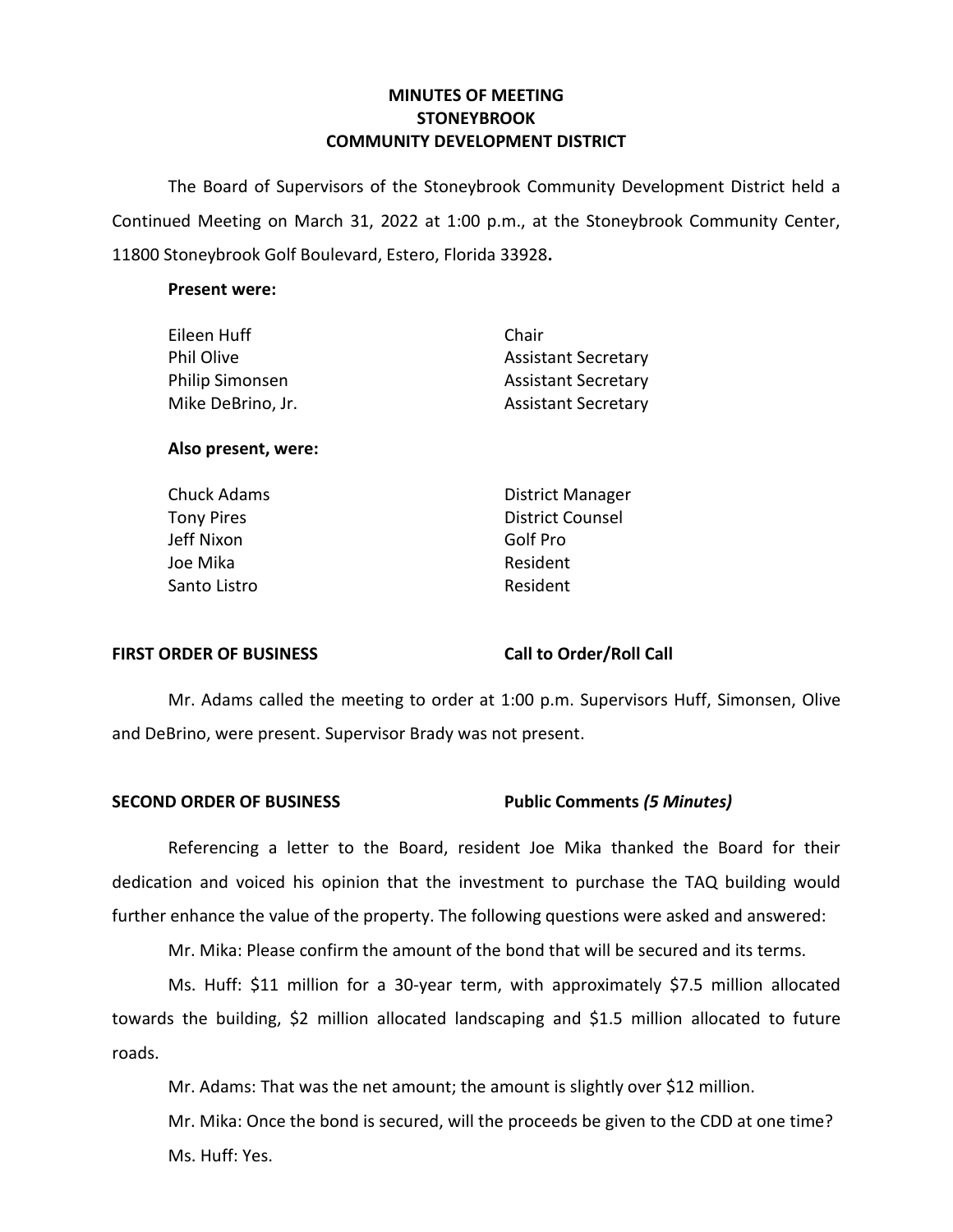### **STONEYBROOK CDD March 31, 2022**

Mr. Mika: If so, would the Board consider doing the roads any sooner to avoid any cost increases?

Mr. Adams: That is the plan.

Ms. Huff: As well as the landscaping.

Mr. Mika: Who will hold the ultimate responsibility for the management of the bond

fund?

Mr. Adams: The Trustee manages the trust estate, which is the bonds.

Mr. Mika: Who is that?

Mr. Adams: In this case, US Bank.

Mr. Mika: So, the funds are being invested in money markets?

Mr. Adams: Typically, treasuries.

Mr. Mika: Will any of the new bond monies be used to pay off the present bond that comes due next year?

Mr. Adams: No, sir.

Mr. Mika: Any reason why that won't happen?

Mr. Adams: That portion is secured by the golf course.

Mr. Mika: My tax assessment for the past two years has been \$974.52 each year. I realize that this amount includes \$100 for the future landscaping project, that is \$325 for the payment of the remaining bond. It was stated in a prior meeting that the expanding tax for the future was \$517, which would strictly be used to pay off the new bond. I believe it was stated that this would replace the \$425. The future bond payment would not be dependent upon any rent from tenants or the property. Is that correct?

Ms. Huff: Correct.

Mr. Mika: On top of the \$517, including the normal cost of maintenance for the common property?

Ms. Huff: Right. It would include the O&M, which is approximately \$475, and irrigation, which is approximately \$75. So that would still be on your tax bill.

Mr. Mika: So, is this a correct assumption that, going forward, the community can expect that our taxes will range somewhere in the area of \$1,070 versus the \$954?

Ms. Huff: Approximately, yes. The O&M and the irrigation will still stay on the tax bill.

2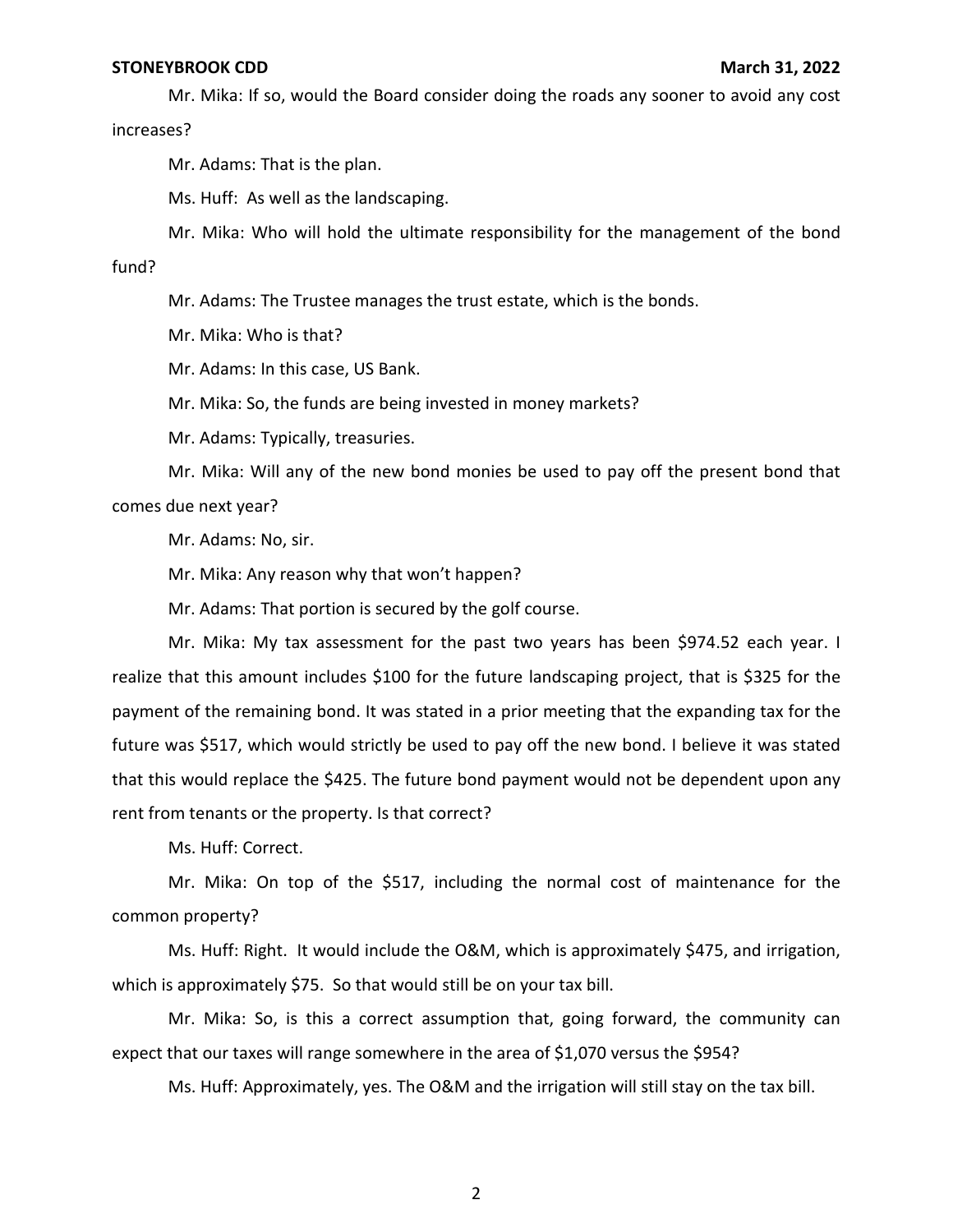### **STONEYBROOK CDD March 31, 2022**

Mr. Mika: Is it correct that the rent from the Pro Shop and the rent from the present tenant would be directed to a reserve fund that would potentially pay off the bond early or possibly reduce the yearly tax of the residents?

Ms. Huff: Yes.

Mr. Mika: Are there any other Covenants that dictate what the maximum amount is that can be held in reserves?

Mr. Adams: There is nothing like that that pertains to the CDD.

Mr. Mika: Finally, is it correct that the reserve being established from the rent payments cannot be used for upkeep of the golf course?

Ms. Huff: Correct. The golf course must stand on its own on the revenues of the golf course.

Mr. Mika: I thank you for all that you are doing and I fully support this endeavor that you are undertaking for our community.

Resident Santo Listro commented on a bond that retired, another bond that will expire next year and what residents are currently paying in O&M. He asked about the new debt service payments and the amount in reserves. Ms. Huff explained that, when the bond came due, the auditor advised that the CDD was behind in reserves, mainly due to Hurricane Irma recovery so the Board had to increase the O&M from \$325 to \$425 to pay for the landscaping. The current golf course bond of \$425 is coming off and the new O&M amount will be \$517. Asked about the current reserve amount of \$847,000, Ms. Huff stated a portion of the reserve is for emergency operations, another portion will be used for the landscaping, which will go into the bond account, and the remainder will be kept aside for working capital.

Discussion ensued about engaging a property manager, the increase in the tax bill, rent revenue from Duffy's, reducing the debt service, the supplemental bond indenture, the "no-call provision" and obtaining a 30-year bond validation, the CDD's credit rating and the terms.

Mr. Adams stated he does not want residents to fixate on the \$517 estimated payment because it is a model and there has since been an increase in the interest rate. The District must undergo the validation process and, if the Board proceeds with the bond, Staff will facilitate an assessment public hearing process and the \$517 figure will likely increase to a conservative, higher number.

A resident asked if residents get to vote on the TAQ building purchase. Ms. Huff stated no, only the Board will vote on it.

3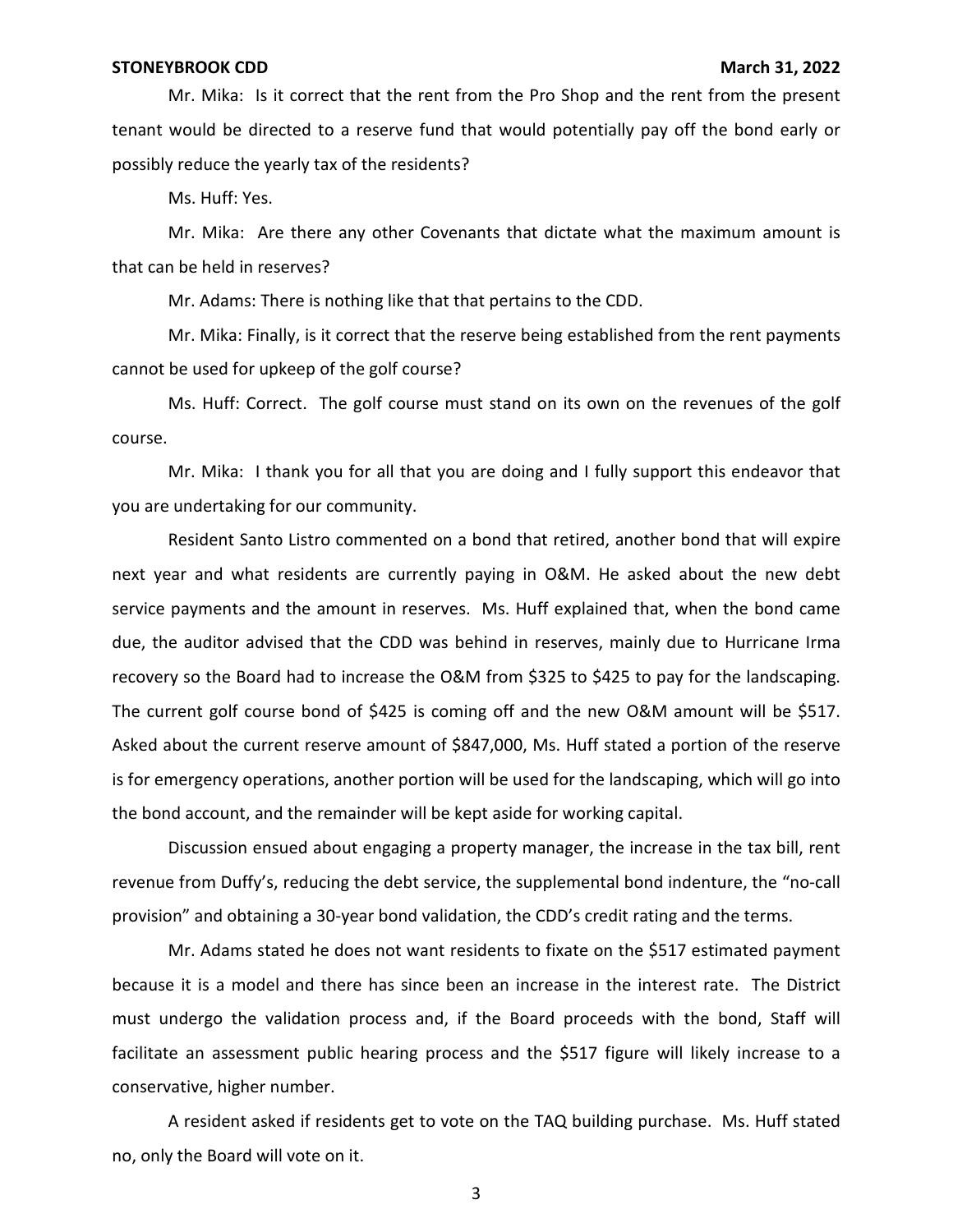Mr. Pires provided the following update:

 $\triangleright$  In accordance with the sales contract, the title objections and survey objections were submitted on March  $1^{st}$  and March  $15^{th}$ , respectively.

 $\triangleright$  Under the contract, the seller had up to 30 days to respond and advise whether the seller would cure any matter set forth in the objections, not cure any of the items or agree to curing some but not others.

 $\triangleright$  On March 17<sup>th</sup>, the seller provided a response letter to the CDD's survey objection and title objection letters, which outlined requests for deletions, deleting exceptions and a few lingering items that the seller would not cure, which is their prerogative under the contract.

 $\triangleright$  This triggered the review time for the CDD to either terminate the agreement or waive the objections or defects raised with no reduction in the price.

 $\triangleright$  Part of the discussion in the previous meeting was that there were two major lingering items from the objections submitted and the response from the seller. One dealt with the property being subject to the Covenants and Restrictions of Stoneybrook, which it was not intended to be, along with an attached legal description, which does not make any sense.

 $\triangleright$  The second concern was regarding lot split approvals. In 2003, the 4.22-acre parcel where Duffy's is, was deeded to the current owner, TAQ LLC, by the original owner US Homes (Lennar). Lee County had jurisdiction at that time and had regulations requiring that platted parcels need not go through a lot split approval administrative process.

➢ Mr. Steve Falk was given documents showing that, in 2003, the Clubhouse tract was carved out and excluded from the deed restrictions by the Developer, when the Developer was in control, and this Clubhouse is in the clubhouse tract, which is the five-acre tract up front.

 $\triangleright$  The restatement that purports to reimpose the Covenants without having the property owner sign the Covenants, is not possible, as a matter of law. There is another set of the documents where only certain parts of the community are added, one at a time, to the deed restrictions and then it was restated to include the entire community.

 $\triangleright$  It might be necessary to have the surveyor provide an affidavit that might allow the title company to also extract it.

 $\triangleright$  In an effort to prevent the Village of Estero from deeming the property an illegal lot, a Zoning Verification letter was sent to the Village stating that the setbacks are fine. Verification

4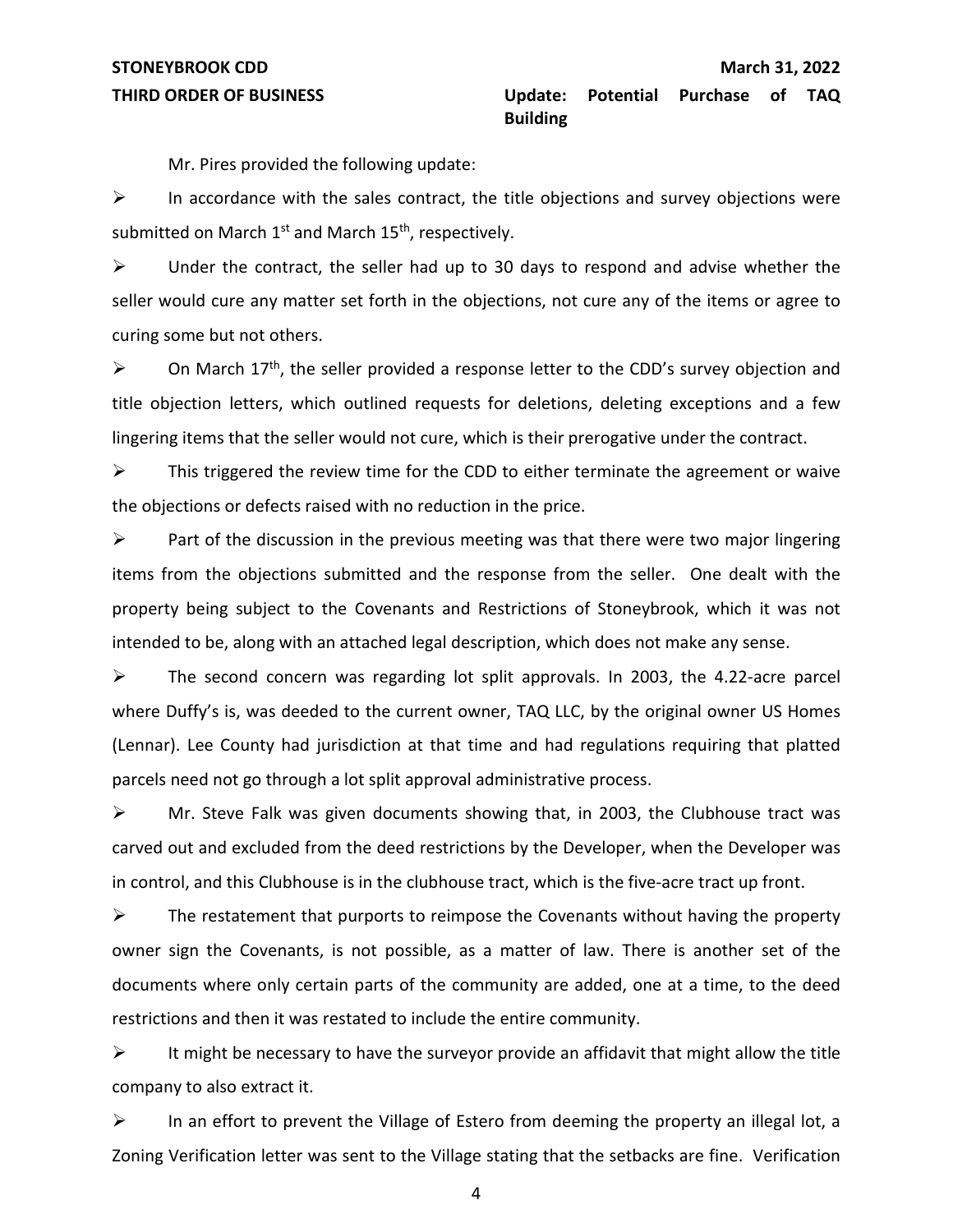## **STONEYBROOK CDD March 31, 2022**

was received from Ms. Mary Gibb, Ms. Kathy Eastly and Mr. Jim Hart, of the Village, indicating that the current land use is still valid and the Village is unconcerned with lot split approvals.

➢ Staff obtained a favorable Property Condition Report and Environmental Assessment for Phase 1.

 $\triangleright$  The title policy might state that the covenants apply but that is no longer a concern.

Regarding Duffy's, Mr. Pires stated, it is typically wise to get an attornment and estoppel document from a tenant acknowledging the landlord and confirming that the lease is valid and there are no breaches. The survey and title issues are addressed or will be addressed at closing and the only item outstanding is a statement from the tenant that the lease is enforced and there are no breaches or defaults. Discussion ensued regarding selling the restaurant, owning the parking lot, eventually selling the building and the zoning verification letter.

Asked if the Board could proceed with the purchase, Mr. Pires replied "Yes, subject to obtaining an estoppel letter before the due diligence period is over." Aside from the estoppel letter, all of the other due diligence items have been addressed.

 **On MOTION by Ms. Huff and seconded by Mr. DeBrino, with all in favor, ending the due diligence period and proceeding to closing, purchasing and financing of the TAQ building, and extension of closing date assuming receipt of estoppel letter/attornment from Duffy's, was approved.** 

Mr. Adams stated Staff will follow up with the property owner to obtain extensions on the original contract closing date. There were discussions on whether to proceed with a Bond Anticipation Note (BAN), which has a much shorter window, or to proceed with the bond, which would save \$150,000 in overhead costs. Asked about the anticipated closing date, Mr. Adams stated the originally agreed-upon date of July 29, 2022 would likely be extended to mid-August.

Regarding the Corkscrew Pines drainage, Ms. Huff stated Staff would alert the Village that the drainage is under consideration and would be on the next agenda.

# **FOURTH ORDER OF BUSINESS Adjournment**

 **On MOTION by Mr. Simonsen and seconded by Mr. DeBrino, with all in favor, the meeting adjourned at 1:36 p.m.**